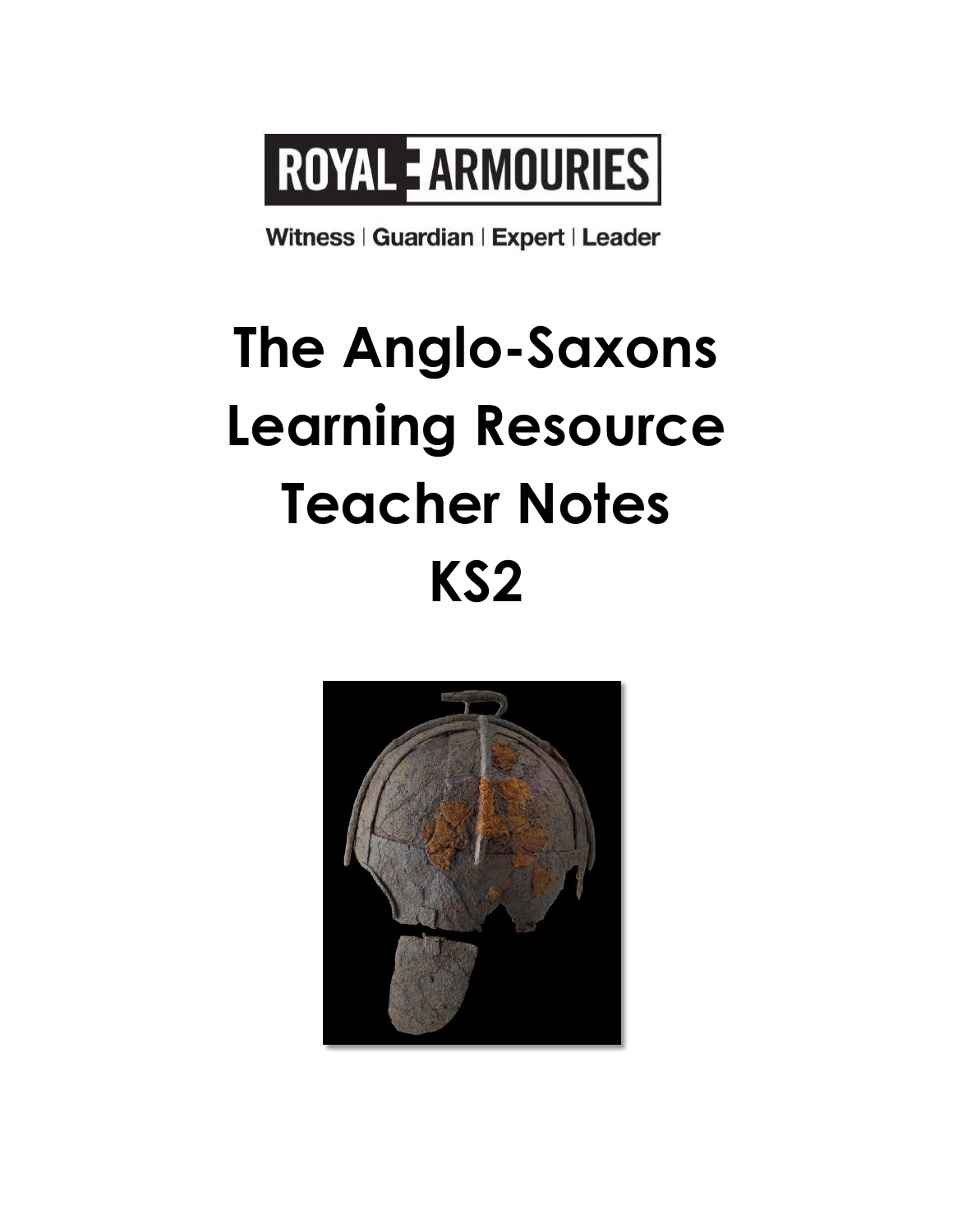## **Overview**

The Royal Armouries learning resources have been created for teachers to use in the classroom or for your pupils to access from home with strong teacher guidance. The Anglo-Saxons learning resources pack is specifically designed to assist your Key Stage 2 pupils in studying:

- Britain's settlement by Anglo-Saxons, the Viking and Anglo-Saxon struggle for the Kingdom of England
- local history.

The Anglo-Saxons had a huge impact on British social, cultural, religious and military history and our resources focus on these. They will help pupils with their:

- chronological understanding,
- source knowledge and understanding
- development of historically valid questions.

The Royal Armouries collection is home to some fantastic Anglo-Saxon objects, including the famous Pioneer Helmet, seen on the front page of this booklet and included in our online Image Bank.

Below are notes intended to help you use our online resources and collection to bring this topic to life for your pupils.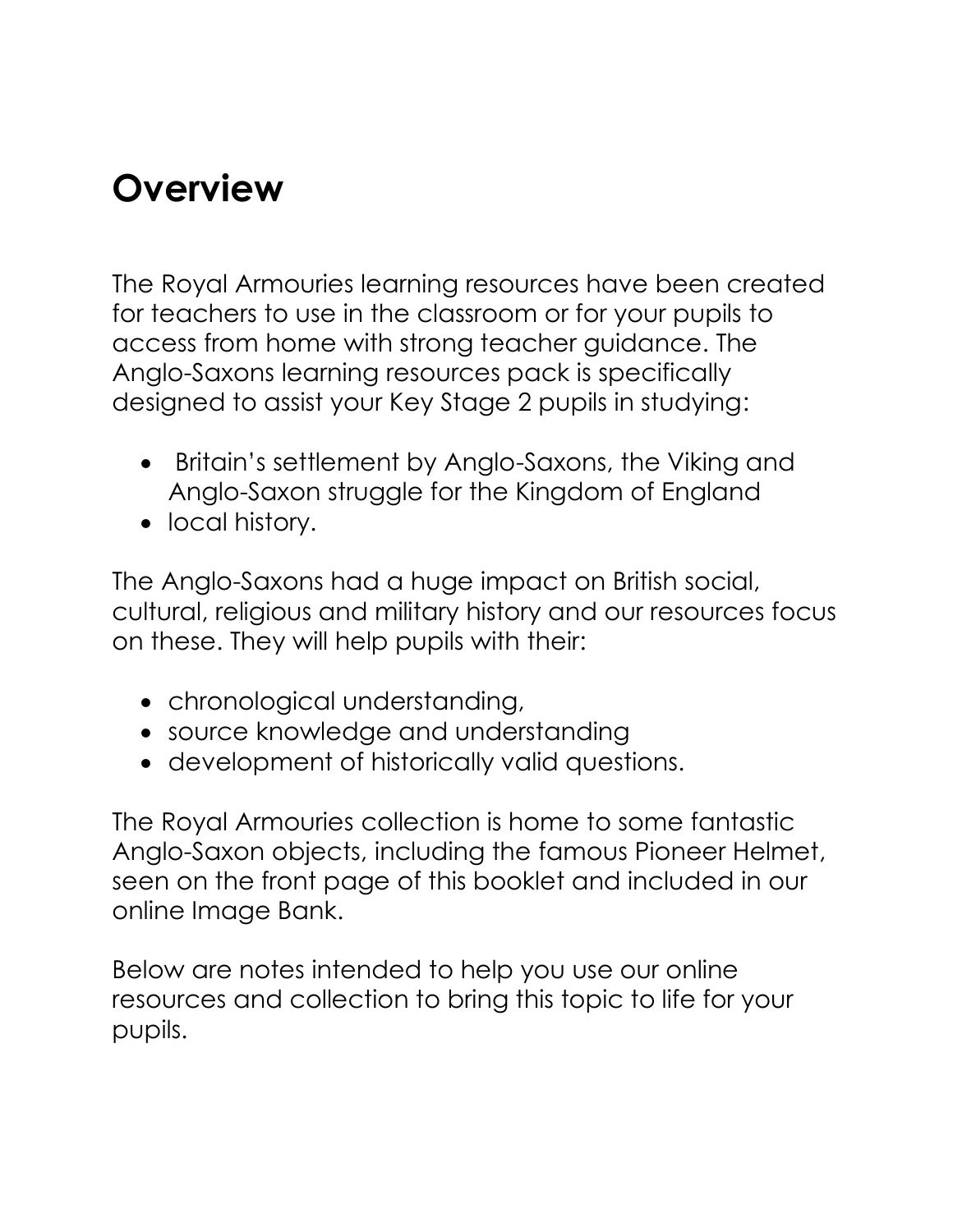## **General information**

### **the Anglo-Saxons**

The Anglo-Saxon period began in around 410AD when the Romans retreated from Britain and ended with the death of the King Harold Godwinson at the Battle of Hastings in 1066. The Anglo-Saxons consisted of many different peoples, hailing originally from Germany, Denmark and the Netherlands. Whilst they often fought one another, the separate tribes eventually settled in different areas of England, each with their own King. By 600 AD, five major kingdoms had emerged: East Anglia, Kent, Mercia, Northumbria and Wessex.

When not in battle, Anglo-Saxons were expert craftspeople, using wood and metal to make impressive armour, weapons, toys, trinkets and jewelry. They are known for their love of wordplay, stories and music. One of the most known Anglo-Saxon stories in the mordern world is the Saga of Beowulf.

From 787 AD, Anglo-Saxon settlements were attacked by Viking settlers from across the North Sea. Britain once again became split, with the Viking controlled land, known as the 'Danelaw'- covering most of the North East of England, leaving the Anglo-Saxons living mostly in the South West.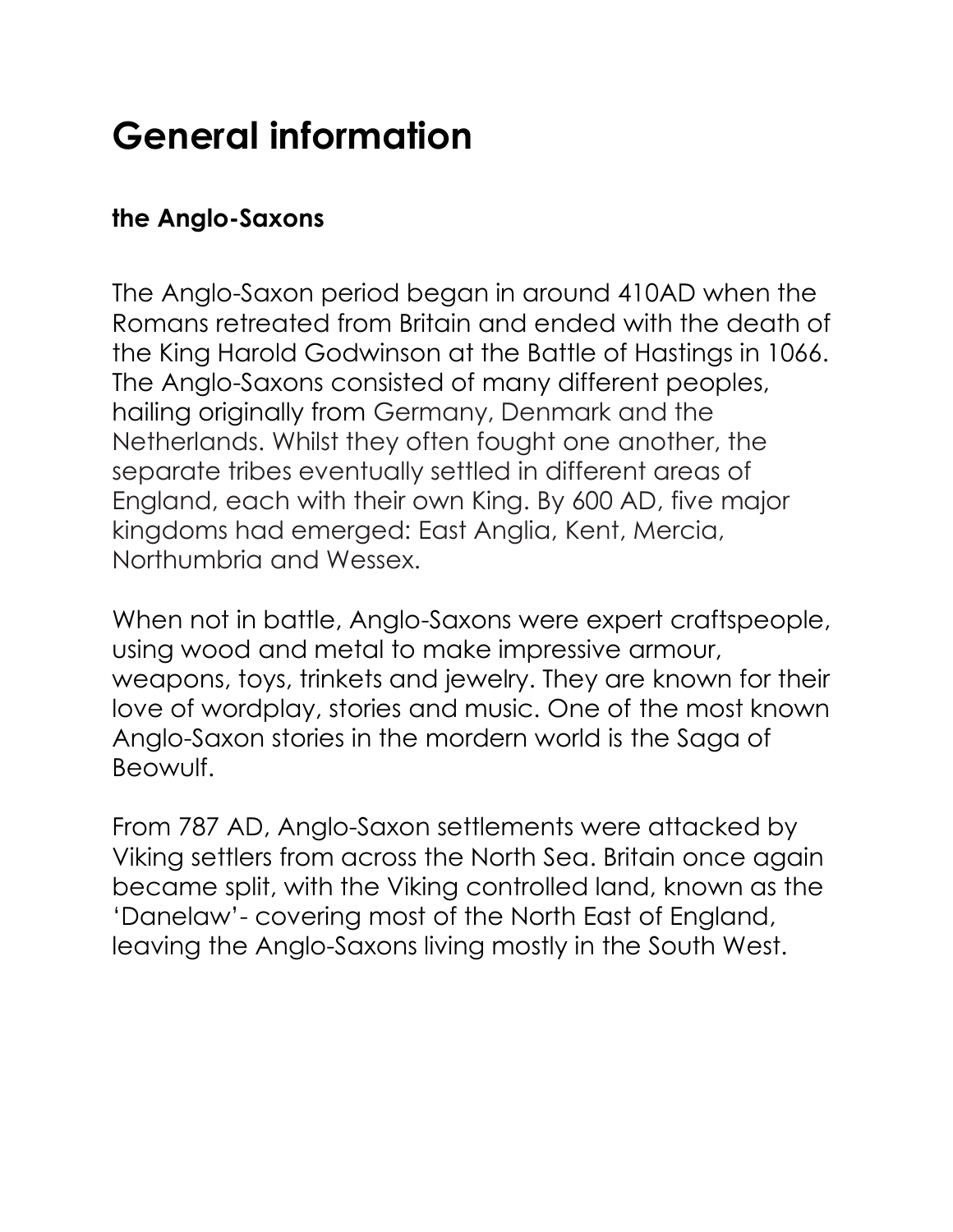# **Key Terminology**

**The Pioneer Helmet** One of only six Anglo- Saxon Helmets ever to have been found in England from the 7th and 8th centuries. A boar crested helmet like the Pioneer helmet is mentioned in the Beowulf saga. Boars were commonly associated with warriors by the Anglo-Saxons due to their attributes of fierceness and strength and the protection of the gods they represented.

**The Saga of Beowulf** An epic tale set in 6th century Denmark, composed between 700 and 750 AD. Throughout the poem, many forms of armour feature boar iconography, just like the Royal Armouries' Pioneer Helmet.

**Saex** A dagger that gets its name from the Old English word for 'knife'. The name 'Saxon' actually comes from the word 'seax'. They were used for everyday tasks like cutting meat, but also handy in battle if required.

**Dane Axe** Famously used by 'hauscarls', the bodyguard of the King of England and the only professionally trained warriors in a Saxon army. They were often taller than its user and required two hands to wield.

**Trelleborg Shield** A round shield with a central boss (metal dome protecting the hand). Primarily used for defence but could also be used as a weapon.

**Shield Wall** Rows of warriors overlapping their shields to create a strong defensive formation.

**Mail Shirt** Armour made from thousands of small interlocking metal rings used to make a shirt. Great for protecting against slashing attacks.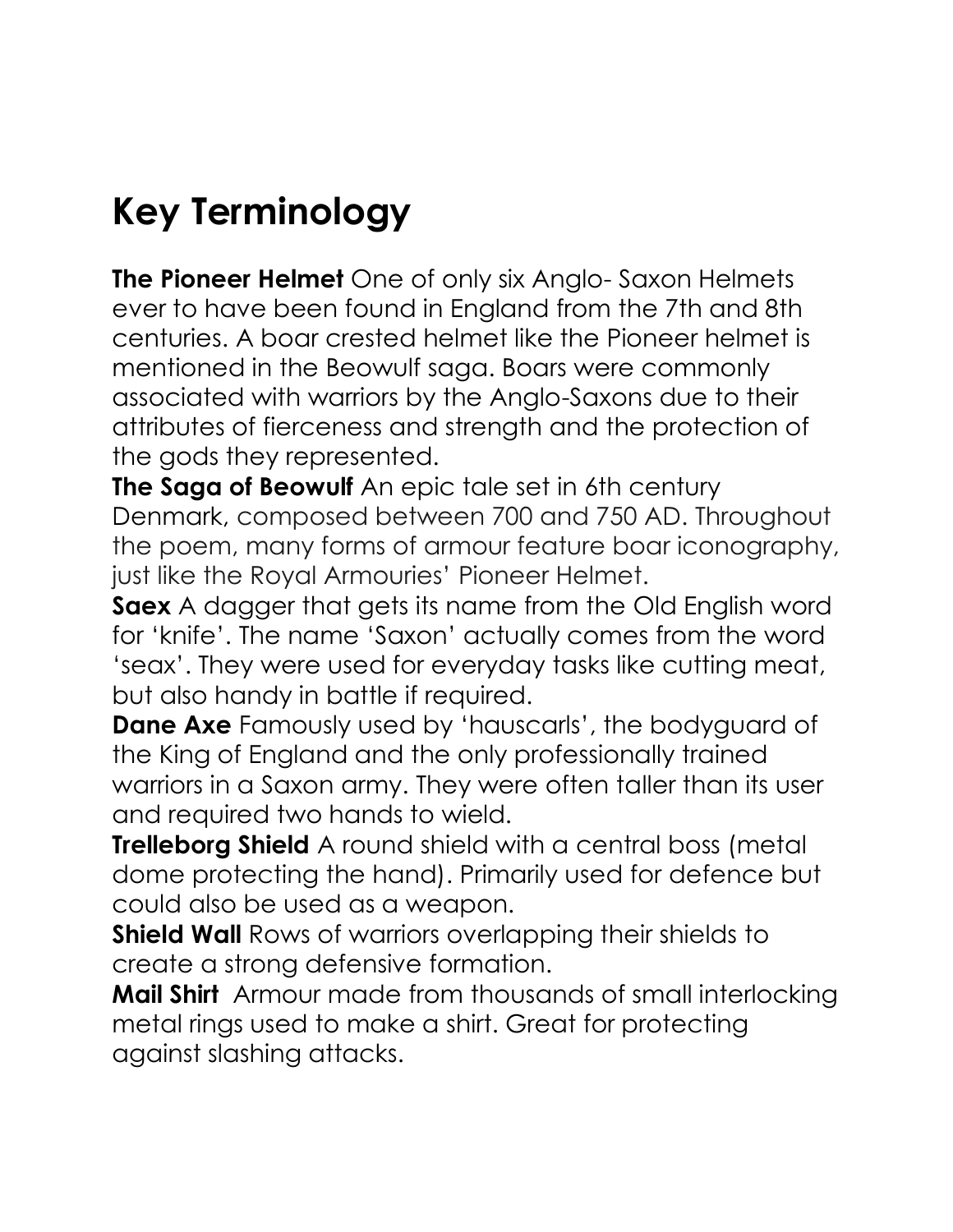### **The resources**

### **Beowulf Video**

In this video, Beowulf recalls his swimming competition against his friend, Brecca. It is a great example of first person perspective in literacy structures. The video is designed to deliver the Beowulf story in a way that the Anglo-Saxons would recognise (verbally on an evening around a fire), and will inspire pupils:

- to create stories made to be delivered orally
- To increase oracy skills

### **Time Travel Radio: Saxon Sagas**

This fictional interview between Tina the Time Traveller and Grendel's mother is designed to show pupils how a story can change if told from a different perspective and opinion. This resource can assist pupils with their:

- Literacy composition skills
- Historical enquiry skills
- Understanding of historical sources

### **Photo Bank**